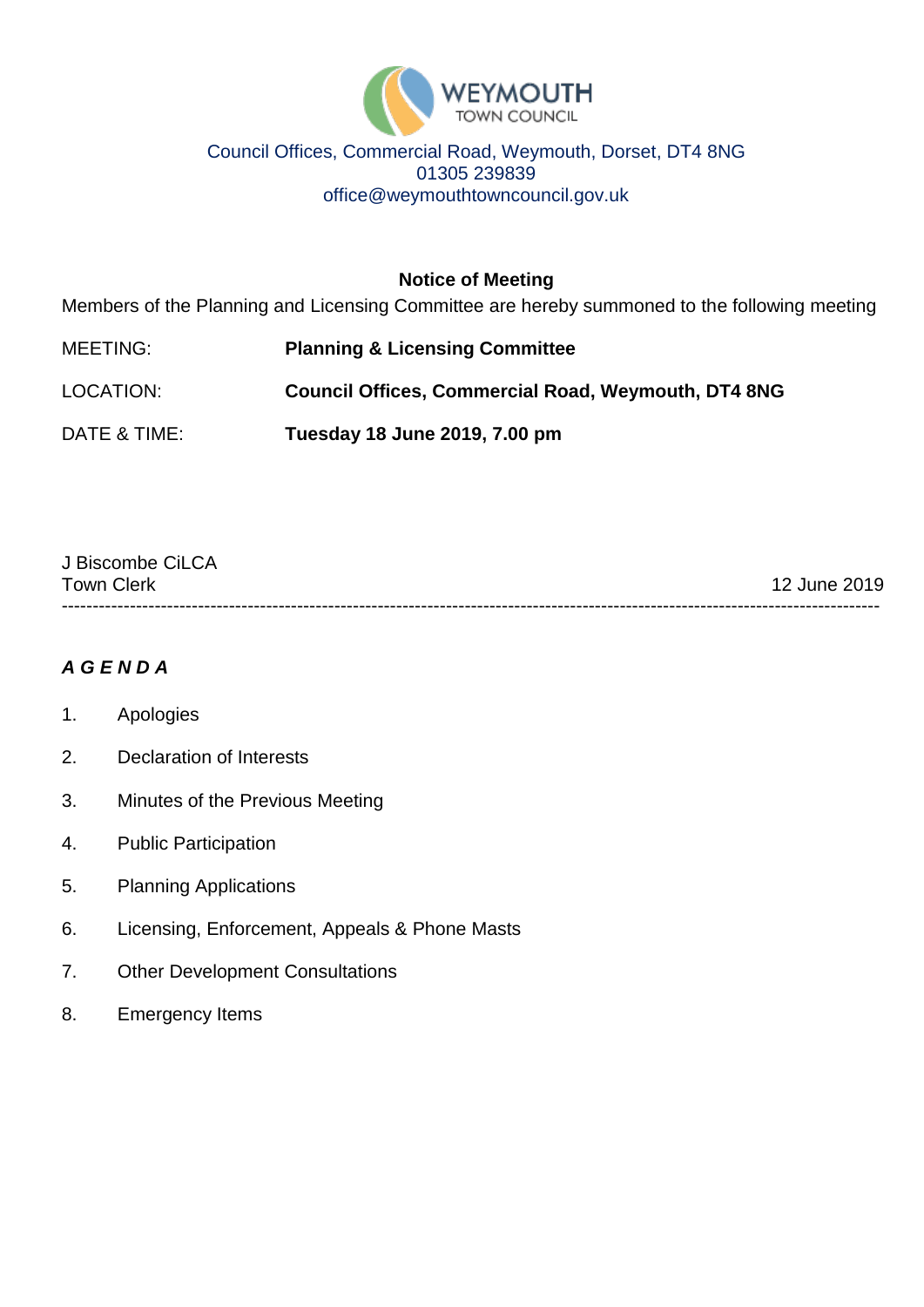#### **Item 1 – Apologies for absence**

Members are asked to approve any apologies given.

Apologies have been received from Cllr Lucy Hamilton, Cllr Christine James will chair.

#### **Item 2 – Declarations of Interest**

To receive Members declarations of interest in matters on the agenda

#### **Item 3 – Minutes of the Previous Meeting**

To confirm and sign the minutes of the Planning and Licensing Committee held on 04 June 2019 as a true record.

#### **Item 4 – Public Participation**

The length of time available for public participation will be determined by the Chairman.

#### **Item 5 – Planning Applications**

Members are requested to review the following planning applications and agree any comments to be forwarded to Dorset Council.

Planning applications and associated documents can be viewed at <https://planning.dorset.gov.uk/public-access/>

| Plan No.        | <b>Details</b>                                                                                                                                                                                                                                                   | <b>Deadline</b> |
|-----------------|------------------------------------------------------------------------------------------------------------------------------------------------------------------------------------------------------------------------------------------------------------------|-----------------|
| WP/19/00239/FUL | Siting of Shepherds Hut with wheelchair access and terrace,<br>(between March to October), for daytime recreational use only<br>by families with children who are disabled. Location: Site<br>Opposite Pier Bandstand, The Esplanade, Weymouth                   | 15/06/19        |
| WP/19/00376/FUL | Installation of new shop front, conversion of first, second and<br>third floor offices to 3no. flats, infill extension to rear with balcony<br>and installation of roof lights to front and rear elevations.<br>Location: 30 St Thomas Street, Weymouth, DT4 8EJ | 22/06/19        |
| WP/19/00375/FUL | Roof alterations to include rear dormers, rear extension and<br>balcony with storage room below and side access ramp.<br>Location: 4 Blenheim Road, Weymouth, DT3 5AZ                                                                                            | 22/06/19        |
| WP/19/00238/LBC | Internal & External repairs to windows. Location: Flat 8,<br>Gloucester Lodge, 85 The Esplanade, Weymouth, DT4 7AU                                                                                                                                               | 22/06/19        |
| WP/19/00181/FUL | Erection of garage/workshop. Location: 26 Windsor Road,<br>Weymouth, DT3 5PQ                                                                                                                                                                                     | 23/06/19        |
| WP/19/00313/CLE | Use of part of ground floor as ancillary to residential use of main<br>house. Location: The Orchard, Nottington Lane, Weymouth,<br>DT34BH                                                                                                                        | 23/06/19        |
| WP/19/00415/OUT | Erection of 10.no holiday units with associated landscaping.<br>Location: Land East Of, 61 Bowleaze Coveway, Weymouth                                                                                                                                            | 24/06/19        |
| WP/19/00383/FUL | Erection of two storey rear extension and single storey side<br>extension. Location: 45 Enkworth Road, Weymouth, DT3 6JT                                                                                                                                         | 24/06/19        |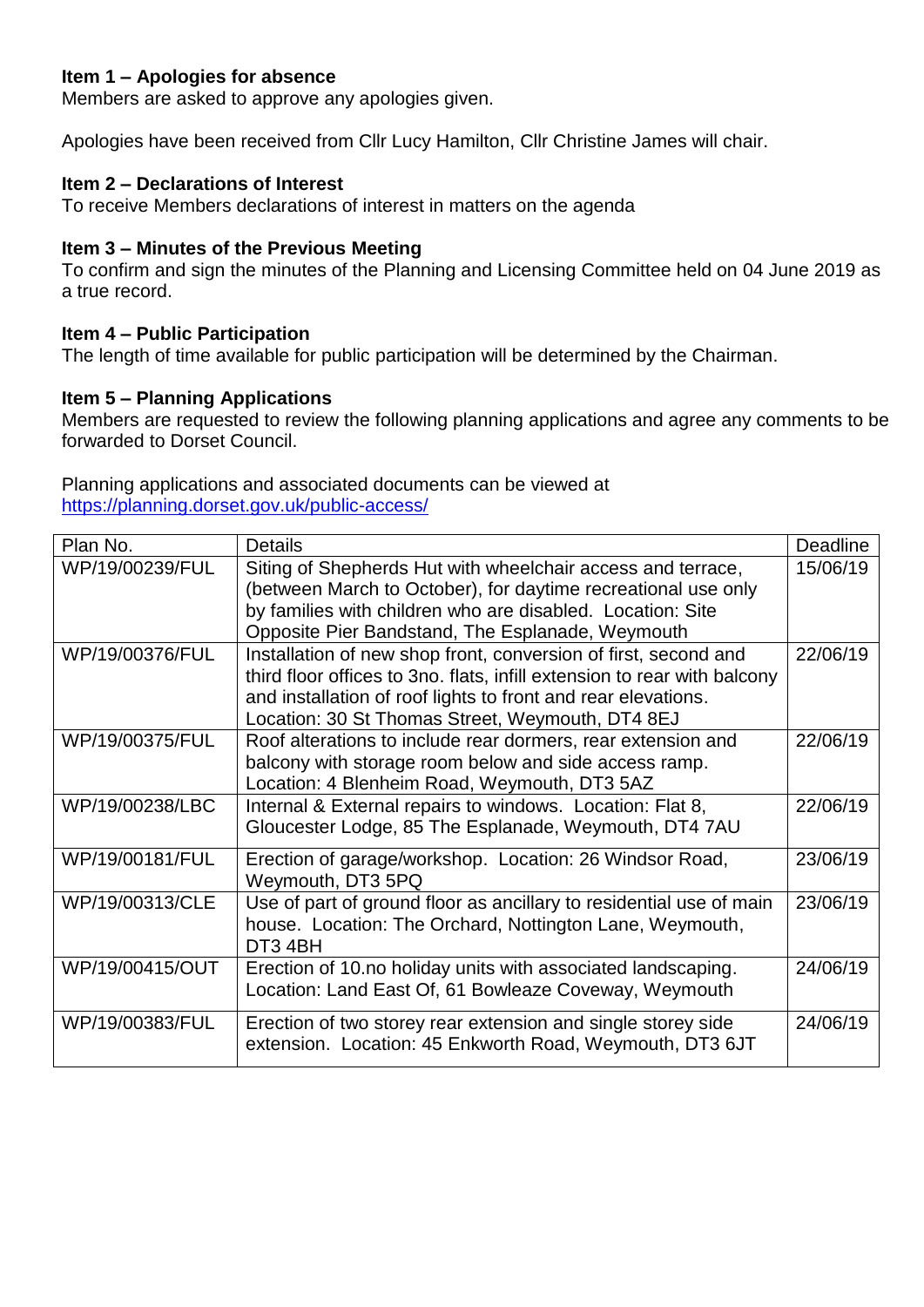| WP/19/00389/LBC | Internal alterations. Location: 54-55 The Esplanade, Weymouth,<br>DT4 8DG                                                                                                                         | 25/06/19 |
|-----------------|---------------------------------------------------------------------------------------------------------------------------------------------------------------------------------------------------|----------|
| WP/19/00399/LBC | Internal & external alterations & repairs. Location: 9A Coburg<br>Place, St Thomas Street, Weymouth, DT4 8HP                                                                                      | 26/06/19 |
| WP/19/00394/LBC | Replacement flat roof covering & associated repairs & new roof<br>light. Location: 3 St Mary Street, Weymouth, DT4 8PB                                                                            | 26/06/19 |
| WP/19/00348/FUL | Demolish existing garage and erect dwelling. Location: 193A<br>Abbotsbury Road, Weymouth, DT4 0LY                                                                                                 | 27/06/19 |
| WP/19/00401/FUL | Installation of a safety net above the tennis practise wall.<br>Location: Tennis Courts and Club House, Radipole Park Drive,<br>Weymouth, DT4 7TZ                                                 | 28/06/19 |
| WP/19/00334/FUL | Replace 2no. windows at the rear. Location: Flat 5, St Johns<br>Court, William Street, Weymouth, DT4 7JW                                                                                          | 28/06/19 |
| WP/19/00402/FUL | Formation of rear roof terrace. Location: 7 Waterloo Place,<br>Weymouth, DT4 7PA                                                                                                                  | 28/06/19 |
| WP/19/00404/FUL | Installation of Dormer Window. Location: 61 Spa Road,<br>Weymouth, DT3 5EP                                                                                                                        | 28/06/19 |
| WP/19/00346/FUL | Erection of single storey rear extension. Location: 30 Links<br>Road, Weymouth, DT4 0PE                                                                                                           | 28/06/19 |
| WP/19/00408/COU | Change of use of land from Agricultural to Residential. Location:<br>Land to the West of 24 Ryemead Lane, Weymouth, DT4 9NS                                                                       | 28/06/19 |
| WP/19/00417/FUL | Erect front porch. Location: 4 Caledonian Close, Weymouth,<br>DT47QW                                                                                                                              | 30/06/19 |
| WP/19/00393/FUL | Erection of two storey side extension. Location: 70a Wyke<br>Road, Weymouth, DT4 9QJ                                                                                                              | 30/06/19 |
| WP/19/00433/FUL | Demolish existing garage and store and erect 2no. dwellings (at<br>the rear and fronting Hillbourne Road). Location: 111 Portland<br>Road, Weymouth, DT4 9BG                                      | 30/06/19 |
| WP/19/00340/LBC | Installation of a gas central heating system to ground floor flat<br>and associated works. Location: Bottom Flat, 32 Park Street,<br>Weymouth, DT4 7DQ                                            | 01/07/19 |
| WP/19/00409/LBC | External repairs to porch and replacement of front door (Part<br>Retrospective). Location: 54 Elwell Street, Weymouth, DT3 5QF                                                                    | 01/07/19 |
| WP/19/00431/FUL | Change of use from Public House to Sui Generis. Location: The<br>Rodwell, 35 Rodwell Road, Weymouth, DT4 8QP                                                                                      | 01/07/19 |
| WP/19/00432/LBC | Internal Alterations to facilitate a change of use from Public<br>House to Sui Generis. Location: The Rodwell, 35 Rodwell<br>Road, Weymouth, DT4 8QP                                              | 01/07/19 |
| WP/19/00420/FUL | Replace and windows and doors (except entrance door) with<br>white upvc units. Replace all fascia and soffit boards with white<br>upvc. Location: Ocean Watch, 33 Greenhill, Weymouth, DT4<br>7SN | 01/07/19 |
| WP/19/00419/FUL | Change of use of ground floor takeaway to residential to create<br>single dwelling house. Location: 59 Park Street, Weymouth, DT4<br>7DE                                                          | 01/07/19 |